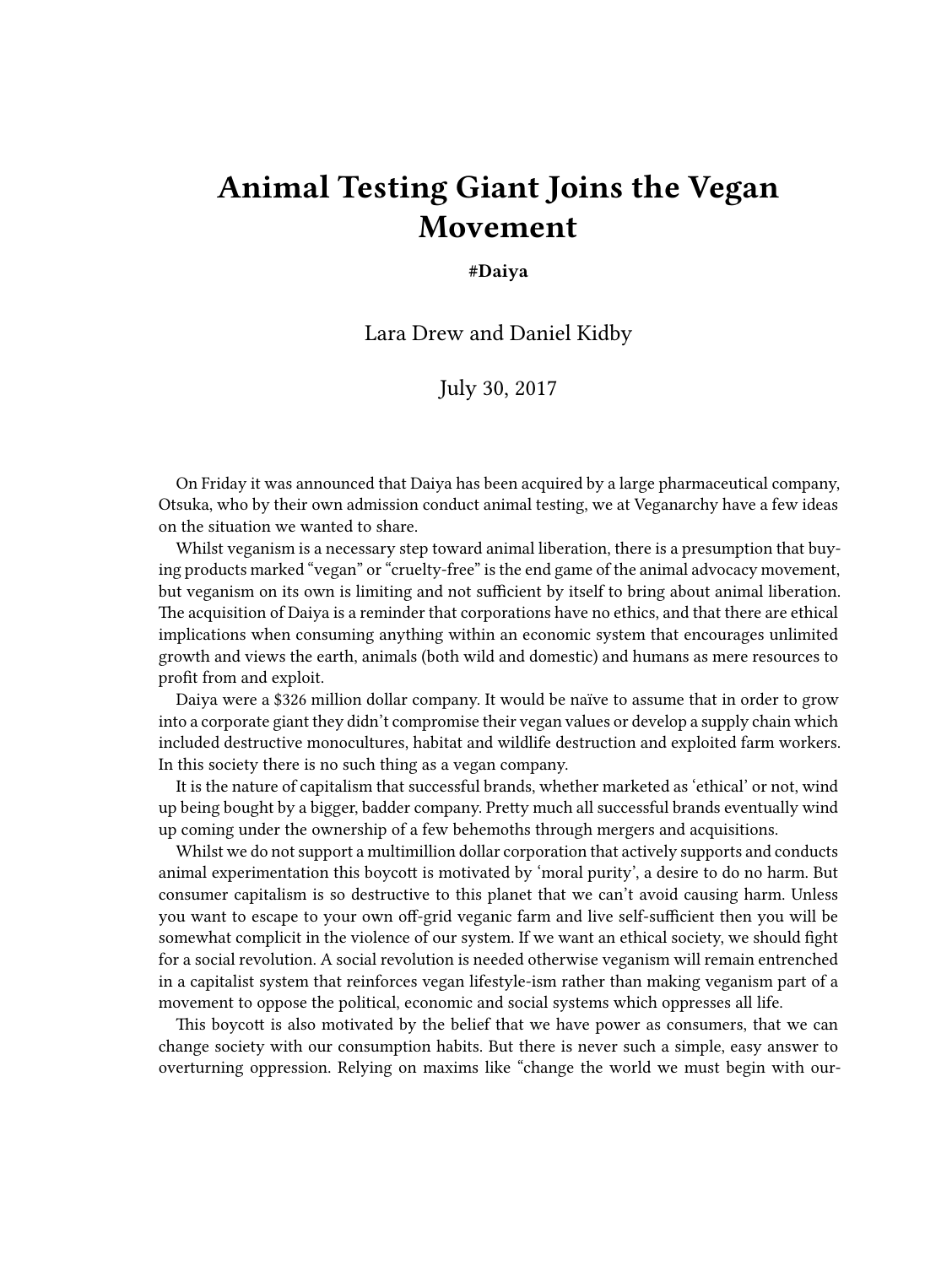selves" is too simplistic as it risks seeing individual consumer choice as the only solution to global problems.

The urge for vegans to boycott Daiya goes to show how many of us have been making use of this global processed factory product. This strongly highlights the strong reliance we have on global brands, and showcases our society's addiction to consumer capitalism. We shouldn't have to wait for an animal testing giant to take over Daiya before we question our support of the business. Did we really all believe that Daiya were super ethical before this acquisition anyway?

This whole boycott discussion highlights a confusion of what it means to fight for animal liberation which is rooted in Donald Watson's definition of veganism. Watson defined veganism as a *"philosophy and way of living which seeks to exclude — as far as is possible and practicable — all forms of exploitation of, and cruelty to, animals…".* This definition denotes veganism as a 'lifestyle' rather than a justice movement. It places a burden on people to strive for purity in the here and now, rather than fighting to overturn the society which makes animal abuse possible. It places a boycott tactic at the centre of animal liberation with the underlying message that vegan capitalism will save animals. As a community we boycott in reaction to everything! No tactic, boycott or otherwise, should be the focal point of a movement strategy, any tactic is just a single weapon in an strategic arsenal and should be used when appropriate and effective.

To change the enormous and complex problems we face we must think creatively. Audre Lorde's well known phrase captures this the best: 'the masters tools will never dismantle the master's house'. In other words, we need to agitate for new spaces of resistance and liberation and move beyond a consumer boycott only approach.

It is worth noting that the outrage and opposition to this acquisition and the resulting boycott by both individuals and businesses (see for instance the Cruelty Free Shop) has the possibility, at least in the short term, to be picked up by the mainstream media. And hopefully it can result in a few news stories which register our opposition to Otsuka's animal testing practices.

As far as a long-term permanent boycott goes, some might feel that boycotting a multi-billion company that supports animal experimentation is more ethically consistent with the philosophy and practices of a compassionate and just world. And of course if we can do better then there is no reason *not* to act.

We certainly are not in agreement with the camp of people who think that we *ought to* continue to buy Daiya products, and other vegan consumer goods, in order to promote a vegan consumer market and give corporations new ways to profit from expensive middle-class consumer goods. This kind of argument shows a misunderstanding of the workings of capitalism and its ability to co-opt justice movements. In this case, it has the effect of inviting an animal testing corporate giant into the animal liberation movement.

But overall it is your decision whether you decide to boycott Daiya based on what feels right for you and your own values, but regardless what your decision is, make sure that boycotting is not *all* that you do.

But let's be honest, how many of us will remember this in six months time?